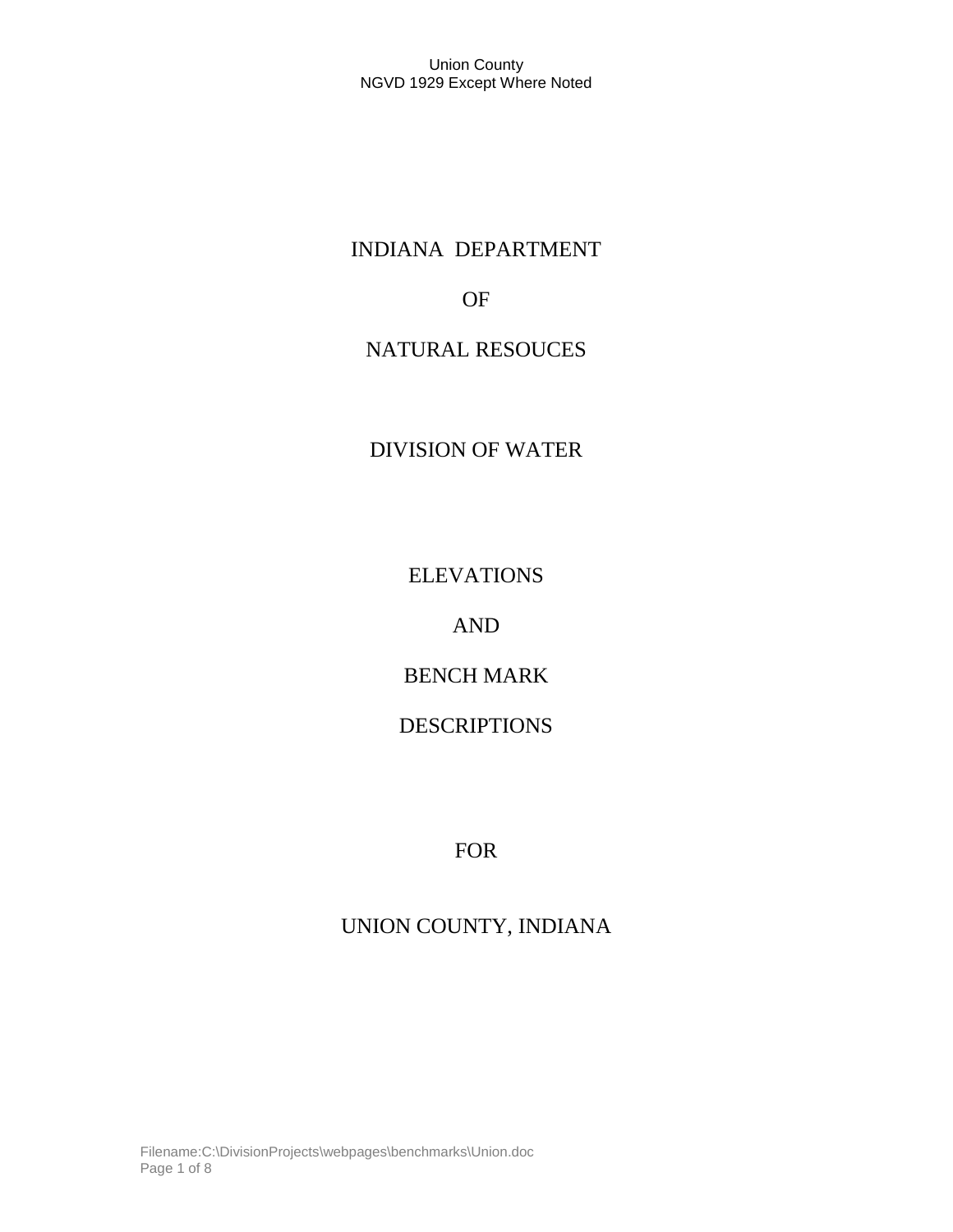## USC&GS BM F-263

In Union County, 0.7 mile north of the Union/Franklin county line, about 0.4 mile west of the East Fork Whitewater River, about 0.3 mile south and0.3 mile west along a blacktop road from the village square at Fairfield, thence about 2.0 miles north along a gravel road, at the junction of an east-west gravel road, set in the top of the north-east concrete wingwall of a 30-foot concrete bridge over a small creek, 75.5 feet south of the center line of the east-west gravel road, 8.5 feet east of the center line of the road south and about level with the roadway, a standard USC&GS bronze disk stamped, "F 263 1947". 741.039

#### TBM EFWW 50

In Union County, about 3.8 miles south of Dunlapsville, about 0.7 mile north of the Union/Franklin county line, one mile south of a red brick farm home, about 0.2 mile west of East Fork Whitewater River,, about 100 yards north of a right-angle bend in the gravel road with tangents north and west, 34 feet west of a dead 40-inch Wild Cherry tree, 22 feet west of the center line of the road, in the east side of a 6-inch Black Walnut tree, about 5 feet above the roadway, a railroad spike. 712.597

#### USGS BM 41 M 1946

In Union County, 3.3 miles south of Dunlapsville, 1.3 miles north of the Union /Franklin county line, 0.2 mile west of East Fork Whitewater River, 0.5 mile south of a red brick farm home, 20 feet west of the center line of the gravel road, 20 feet south of the driveway to the Eugene F. Howard farm, a standard USGS triangulation station reference marker disk, set in a concrete post stamped, "727 FT 41 M". 727.353

#### BM UN 1

In Union County, 4.1 miles southward along gravel roads along the west side of East Fork Whitewater River from Dunlapsville, 1.1 miles north of a right-angle bend in the gravel road, 150 feet west of East Fork Whitewater River, 90 feet south of an orange shingled utility shed, on the east porch of a 30x40 foot red brick farm home, on the north banister, one foot west of the northeast wooden corner post, 6 feet above the roadway, a standard IFC&WRC bronze bench mark tablet stamped, "UN 1". 730.264

#### BM UN 2

In Union County, 3.1 miles southward along gravel roads along the west side of East Fork Whitewater River from Dunlapsville, about 2.1 miles north of a right angle turn in a gravel road, 1.1 miles north of a red brick farm home, about 0.25 mile south of a T-road junction at a 60-foot steel truss bridge, on the west headwall of a 30-inch culvert, 12 feet west of the center line of the road, 50 feet west of East Fork Whitewater River, a standard IFC&WRC bronze bench mark tablet stamped, "UN2". 720.887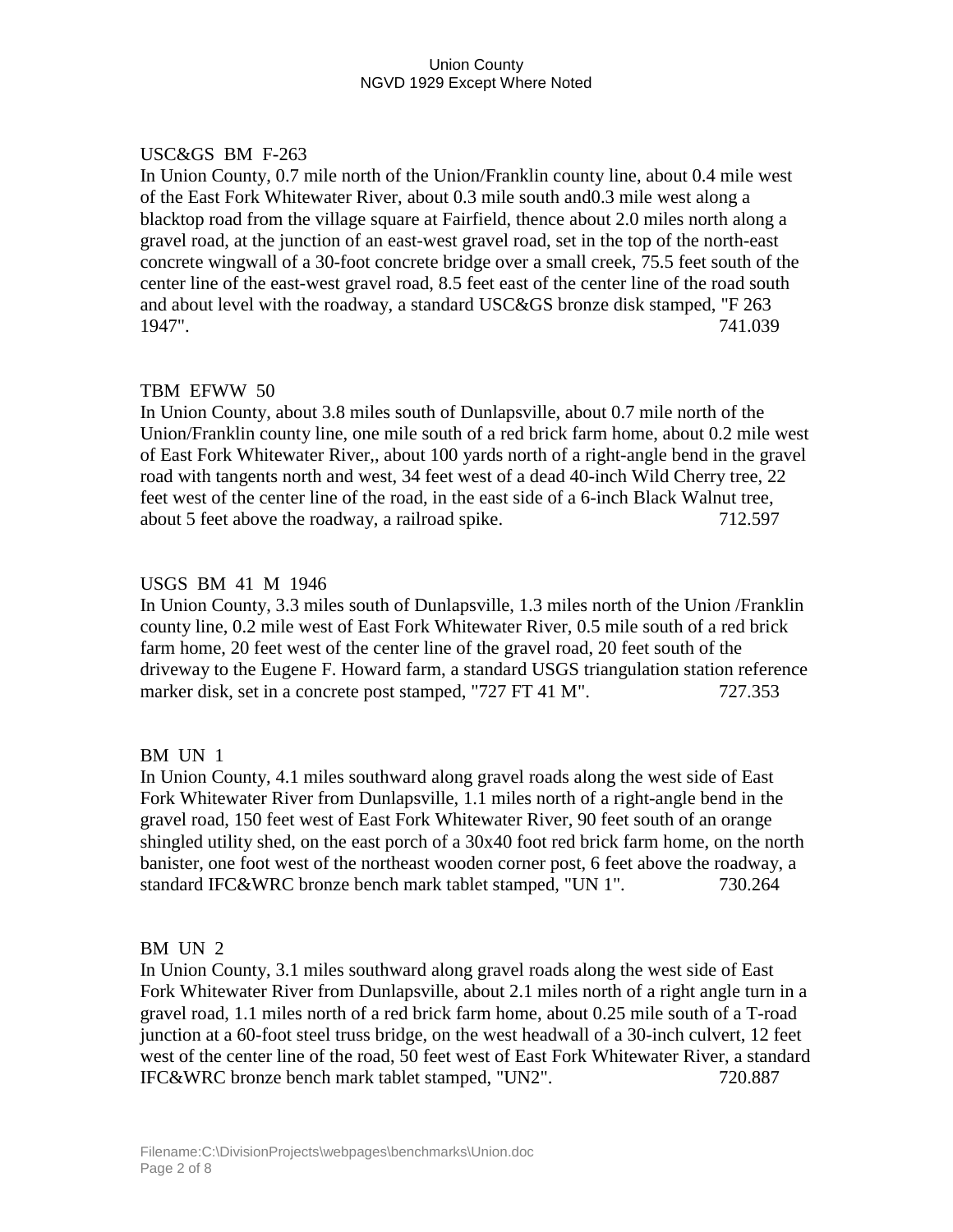#### USGS BM 42 M 1946

In Union County, 2.6 miles north of the Union/Franklin county line, 1.5 miles east of the Union/Fayette county line, 2.0 mile southwest of Dunlapsville, at a T-road west on a 60 foot one-span steel truss bridge over a small stream, on the southeast wingwall of the bridge, 6 feet south of the bridge, 12 feet east of the center line of the roadway, a standard USGS bronze disk stamped, "727 FT 42M 1946". 727.189

#### TBM EFWW 52

In Union County, 2.1 miles south along gravel roads along the west side of East Fork Whitewater River from Dunlapsville, about 200 yards south of a "Y"-junction, on a 40 foot concrete bridge, on the northeast wingwall, one foot east of the east handrail, a chiseled triangle. 759.951

#### TBM EFWW 53

In Union County, about 1.4 miles south along gravel roads from Dunlapsville, 300 yards northeast of a steep hill and sharp turn in road with tangents northeast and southeast, on the north retaining wall of a 10-foot culvert, a chiseled cross enclosed in a chiseled square and painted white. 255.691

#### BM UN 3

In Union County, 1.0 mile south along a gravel road along the west bank of East Fork Whitewater River from Dunlapsville, at Quakertown, 800 feet northwest of East Fork Whitewater River, on a concrete bridge, on the west end of the north handrail, 9 feet north of the center line of the road, 3 feet above the roadway, a standard IFC&WRC bronze bench mark tablet stamped, "UN 3". 737.320

#### TBM EFWW 56

In Union County, about 0.5 miles south of Dunlapsville, 0.2 mile west of a covered bridge, at a T-road junction, 60 feet east of the north-south road, on a long concrete wall along the south edge of the road east, a chiseled triangle. 732.653

#### BM UN 4

In Union County, about 5 miles southwest of Liberty, about 0.7 mile southeast of Dunlapsville, at a covered bridge over the East Fork Whitewater River, 80 feet east of the east end of the bridge shelter, at a Y-junction, on a 30-foot concrete arch bridge, on the northwest end of the northeast handrail, 8 feet northeast of the center line of road, 2 feet above the roadway, a standard IFC&WRC bronze bench mark tablet stamped, "UN 4" 744.349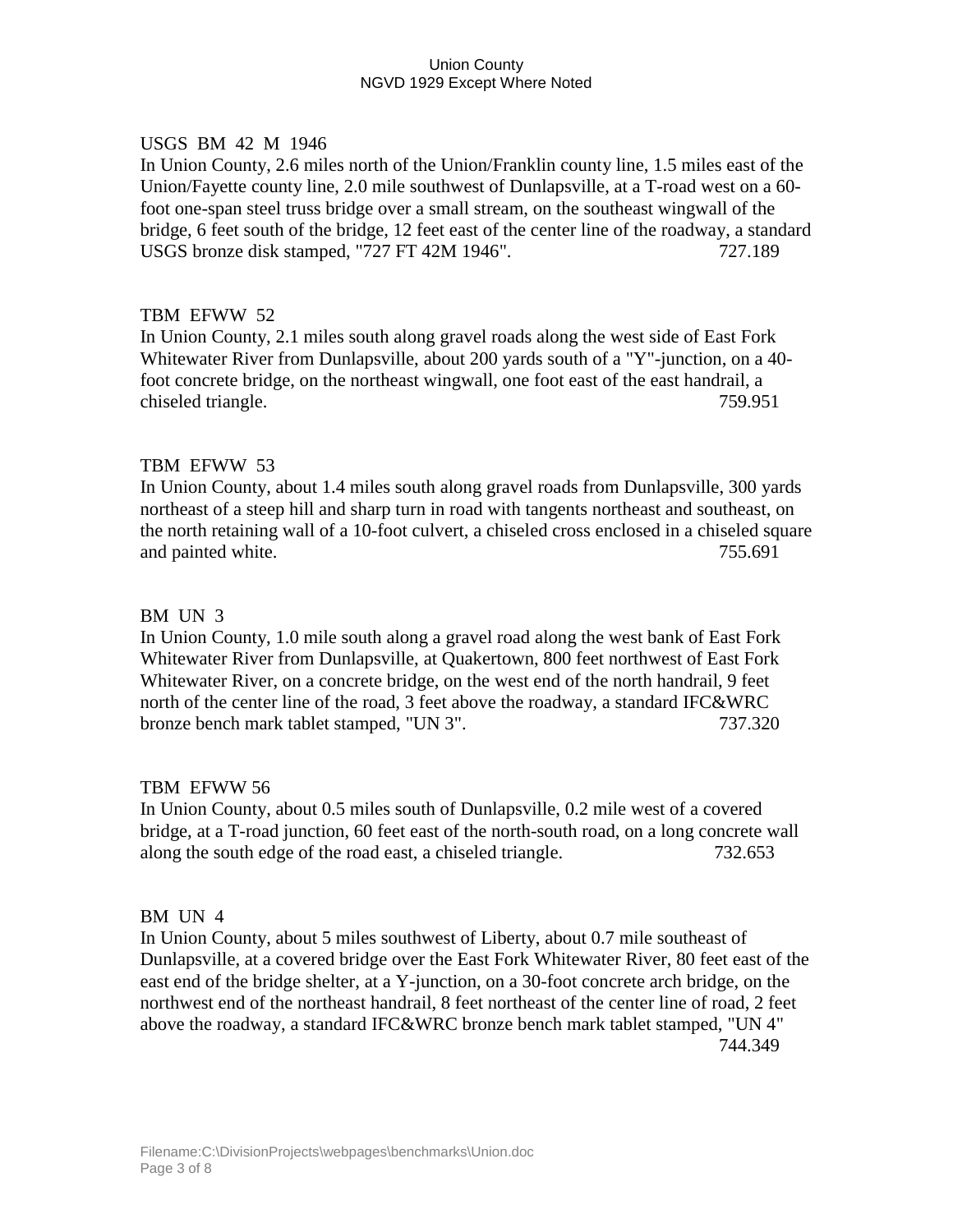#### TBM EFWW 58

In Union County, about 1.8 miles northwest of Roseburg, 0.6 mile northeast and across the East Fork Whitewater River from Dunlapsville, reached from the covered bridge southeast of Dunlapsville by going 0.6 mile west and northeast along a blacktop road to a gravel T-road west and north along the gravel road to a Y-junction and a single arch concrete bridge over Silver Creek, (the 1st bridge below Silver Creek Dam) 100 feet southeast of the southeast end of the bridge, a railroad spike in the northwest side of a 30 inch Sycamore tree, 2 feet above the ground. 744.691

#### TBM EFWW 59

In Union County, about 3.0 miles southwest of Liberty, about 1.3 miles northeast of Dunlapsville, on the Silver Creek Dam, at the toe of the dam, 125 feet southwest of the south end of the west wall of the dissipating basin, a railroad spike in the west side of a 20-inch Sycamore tree. 769.735

#### TBM EFWW 60

In Union County, about 3.0 miles southwest of Liberty, about 1.3 miles northeast of Dunlapsville, on the Silver Creek Dam, at the toe of the dam, 80 feet southwest of the south end of the west wall of the dissipating basin, a railroad spike in a 10-inch Black Walnut tree. 2008 2012 2022 2023 2024 2022 2022 2023 2024 2022 2023 2024 2022 2023 2024 2022 2023 2022 2023 20

#### TBM EFWW 61

In Union County, 3.0 miles southwest of Liberty, 1.3 miles northeast of Dunlapsville, at a dam across Silver Creek, on the extreme south end of the west dissipating basin wall, a chiseled square. 770.033

#### BM UN 11

In Union "County, 3.0 miles southwest of Liberty, 1.3 miles northeast of Dunlapsville, at a dam across Silver Creek, on top of the dam, at the extreme west end of the concrete forming the crest of the spillway, 12 feet above the crest, on a 1x1 foot block of concrete, a standard IFC&WRC bronze bench mark tablet stamped, "UN 11" reached from the county house in Liberty by driving 2.4 miles south on SR 101 to a T-road west, thence 0.5 mile west, thence 0.5 mile south, thence 1 mile west to a gate at the west base of a long hill, thence follow Silver Creek about 0.7 mile upstream to dam and site. 832.175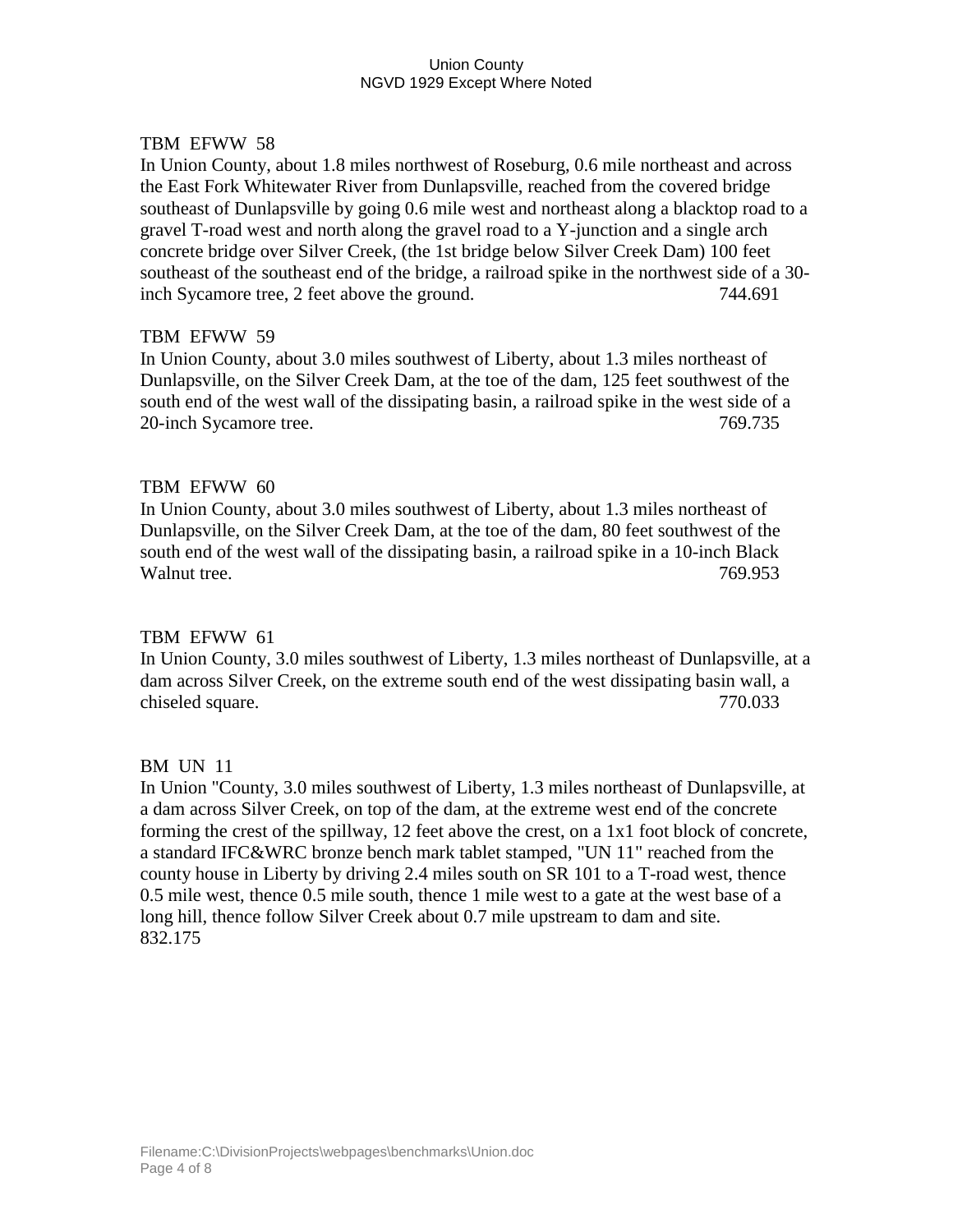## BM UN 5

In Union County, 0.9 mile north of Dunlapsville, about 4 miles southwest of Liberty, about 2.2 miles south along gravel roads along the west bank of East Fork Whitewater River from SR 44, 500 feet west of the East Fork Whitewater River, on a 15-foot concrete bridge, 0.3 foot east of the north end of the east steel handrail, on the sloping northeast wingwall, a standard IFC&WRC bronze bench mark tablet stamped, "UN 5". 745.754

## TBM EFWW 62

In Union County, about 0.4 mile north of Dunlapsville, 0.5 mile south of a 15-foot concrete bridge with a steel handrail (on which BM UN 5 is located) 20 feet east of the center line of the gravel road, a railroad spike in the west side of a 28-inch Sycamore tree. 787.127.

## USC&GS BM J-46

IN Union County, 4.0 miles west along the Baltimore and Ohio Railroad from the station at Liberty, 4 rails west of milepost S 262-C57, 29.2 feet south of the south rail, 4.7 feet west of pole 57/01 and level with the top of rail, a standard USC&GS bronze disk stamped, "J 46 1934" and set in the top of a concrete post, level with the ground. 817.164

#### USGS BM 771.0

In Union County about 4 miles west along SR 44 from the public square in Liberty, on the 2-span steel truss bridge over the East Fork Whitewater River, 18 feet north of the center line of SR 44, on the base of the northwest handrail on the east end of the handrail, a chiseled square painted, "771.0". 770.898

#### TBM EFWW 5

In Union County about 4 miles west along SR 44 from the public square at Liberty, on the 2-span steel truss bridge over the East Fork Whitewater River, on the southwest corner of the base of the northwest handrail, a chiseled square. 770.684

#### BM UN 6

In Union County, about 4 miles west along SR 44 from the public square at Liberty, on the 2-span steel truss bridge over the East Fork Whitewater River, on the bast of the southwest handrail, 2.0 feet east of the northwest corner of the handrail, one foot above the roadway, a standard IFC&WRC bronze bench mark tablet stamped, "UN 6".

770.723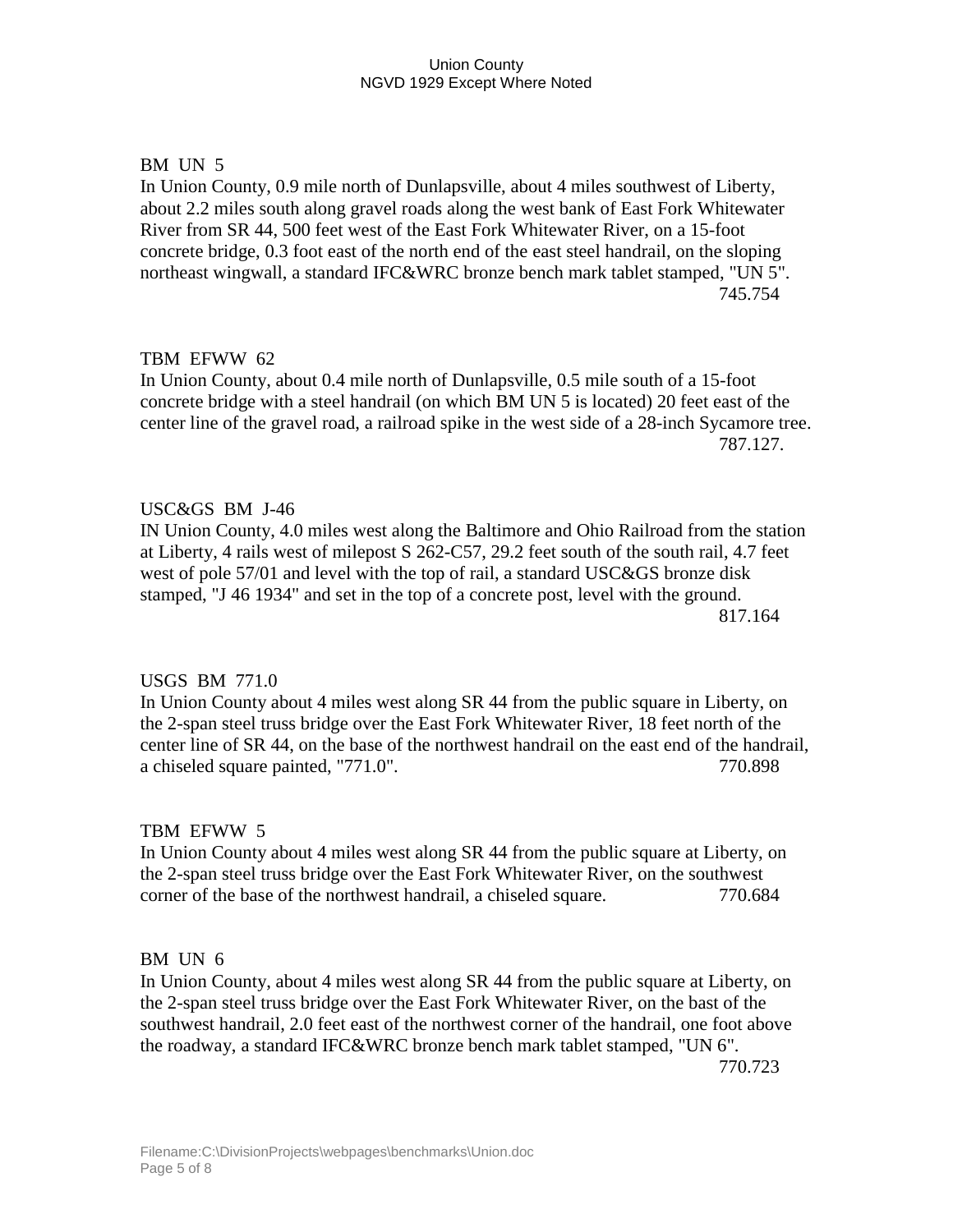## USGS BM K 3

In Union County, at Brownsville, on the Baltimore and Ohio Railroad, across the tracks from the south door of the abandoned railroad station, 30 yards southeast of the southeast corner of the public school, level with the top of rail, a standard USGS bronze disk stamped, "K 3 1928" and set in the top of the concrete post projecting about 1 foot above ground. 793.722

## TBM EFWW 6

In Union County, at Brownsville, at the covered bridge over East Fork Whitewater River, 15 feet east of the east end of the wooden shelter, 18 feet south of the center line of the roadway, on the northeast corner of the southeast wingwall of the bridge,, a chiseled square. 780.564

## BM UN 7

In Union County, at Brownsville, at the covered bridge over the East Fork Whitewater River, 20 feet west of the west end of the wooden bridge shelter, on the east abutment of a 200-foot over-flow structure, 5 feet south of the steel handrail of the overflow structure, 2 feet below the roadway, a standard IFC&WRC bronze bench mark tablet stamped, "UN 7". 777.623

#### TBM EFWW 7

In Union County, at the northwest edge of Brownsville, on the Baltimore and Ohio Railroad bridge over the East Fork Whitewater River, on the southeast abutment, on the northeast end of the abutment, 10 feet northeast of the northeast rail, a chiseled square. 787.523

#### BM UN 8

In Union County, 1.0 mile north along a gravel road from the covered bridge in Brownsville, 500 feet east of the East Fork Whitewater River, 9 feet east of the center line of the road, on the east headwall of a 36-inch culvert, one foot above the roadway, a standard IFC&WRC bronze bench mark tablet stamped, "UN 8". 782.535

#### TBM EFWW 63

In Union County, 1.5 miles north along a gravel road along the east side of the East Fork Whitewater River from the covered bridge at Brownsville, 1.1 miles south of a 2-span steel truss bridge over the river, 500 feet east of the river, 20 feet east of the center line of the road, 4 feet above the roadway, a railroad spike in the west side of PSCI pole # 558- 803. 789.559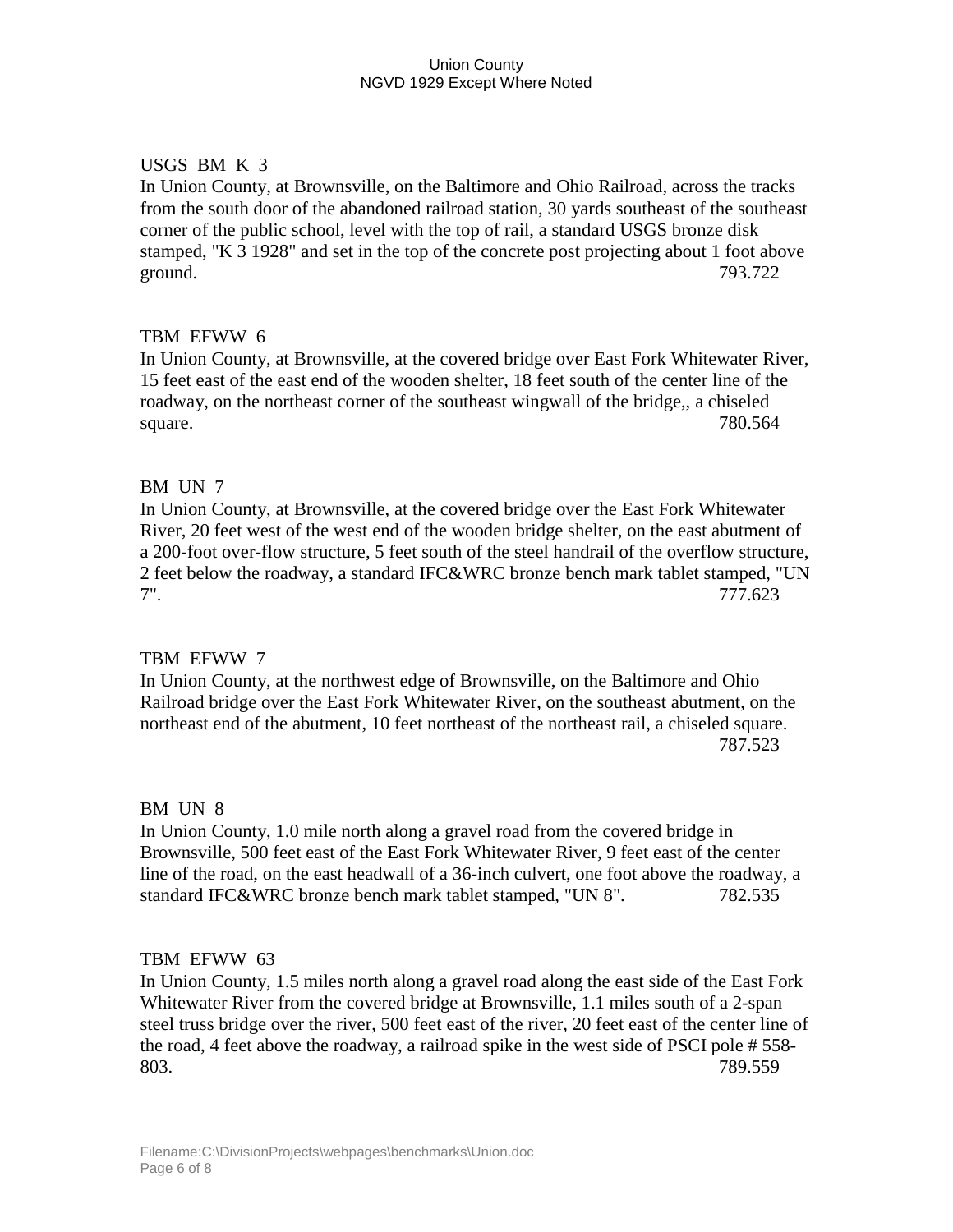## TBM EFWW 64

In Union County, 2 miles north along a gravel road along the east side of the East Fork Whitewater River from the covered bridge at Brownsville, 0.6 miles south of a 2-span steel truss bridge over the river, 16 feet east of the center line of the road, a railroad spike in the west side of PSCI power pole #568-157 792.683

## BM UN 9

In Union County, 2.6 miles north along a gravel road along the east side of the East Fork Whitewater River, on a 2-span steel truss bridge over the river, on the first pier west of the east abutment, 30 feet west of the east end of the truss, 10 feet south of the center line of the bridge, 2 feet lower than the roadway, a standard IFC&WRC bronze bench mark tablet stamped, "UN 9". 789.031

## TBM EFWW 8

In Union County, 2.6 miles north along a gravel road from the covered bridge at Brownsville, 100 feet northwest of the west end of a 2-span steel truss bridge over the East Fork Whitewater River, on the T-road north at the west end of the steel truss bridge, on a 20-foot concrete bridge over a small stream, on the northeast wingwall, at the north end of the east handrail, a chiseled square. 789.395

#### TBM EFWW 65

In Union County, 3.3 miles north along gravel roads (2.6 miles north thence across a steel truss bridge, thence 0.7 mile north along the west bank of East Fork Whitewater) from the covered bridge at Brownsville, in the Y-junction formed by the junction of a dirt road northeast along the river, 24 feet east of the center line of the gravel road, 12 feet west of the center line of the dirt road, a large nail in the west side of a 40-inch Wild Cherry tree. 791.911

#### BM UN 10

In Union County, 3.8 miles north along gravel roads from the covered bridge at Brownsville, 1.2 miles north along a gravel road along the west side of the East Fork Whitewater River from a 2-span steel truss bridge over the river, about 1.4 miles south of the Union/Wayne county line and a T-road west, 14 feet east of the center line of the gravel road, on the north end of the base of the east handrail of a 15-foot concrete arch culvert, a standard IFC&WRC bronze bench mark tablet stamped, "UN 10". 804.905